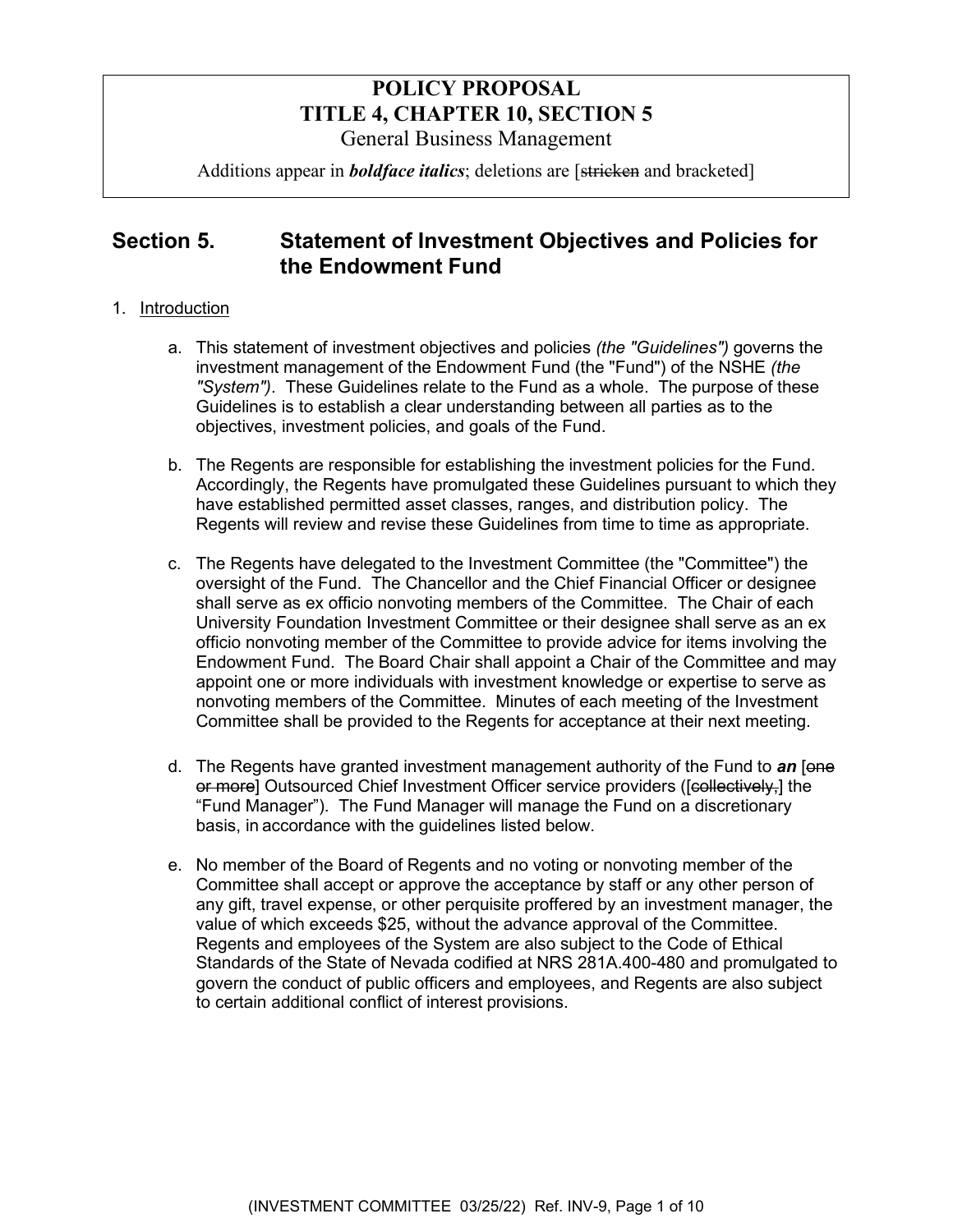#### 2. Objectives

- a. The long-term financial objectives of the Fund are to provide a relatively stable stream of spendable revenue that increases over time at least as fast as the general rate of inflation, as measured by the Consumer Price Index. In order to achieve this objective over the long term, the unit value of the Fund must also increase at least as fast as the rate of inflation*.*
- b. The long-term objectives of the Fund should align with the following overall Nevada System of Higher Education goals.
	- i. Increase participation in post-secondary education.
	- ii. Increase student success.
	- iii. Close the achievement gap among underserved student populations.
	- iv. Collaboratively address the challenges of the workforce and industry education needs of Nevada.
	- v. Co-develop solutions to the critical issues facing 21<sup>st</sup> century Nevada and raise the overall research profile.
- c. Consistent with the exercise of fiscal prudence and to more fully reflect the highly diverse population of Nevada and the System's institutional values of inclusion, diversity, equity and access, the System seeks to achieve robust diversity within its investment program and through enhanced inclusive investment practices by its Fund Manager. Accordingly, the Fund Manager will make best efforts to hire diverse investment managers that are women, disadvantaged and minority owned.
- d. To meet the long-term financial objectives, the long-term investment objective of the Fund is to achieve an average annual real total return at least equal to the contemplated distribution rate set forth in Section 3 below over ten-year periods, net of fees. It is recognized that the real return objective may be difficult to attain in every ten-year period, but the Fund will seek to achieve the objective over a series of tenyear periods. In order to achieve this objective over extended periods, endowments have had to exceed the objective substantially during some periods, such as the 1980s, in order to compensate for shortfalls during other periods, such as the 1970s*.* It is also recognized that given the static nature of this objective, it is not directly related to market performance; this reinforces the view that success or failure in achieving this objective should be evaluated in the context of the prevailing market environment and over the long term. The secondary objective of the fund is to outperform the Fund's custom Policy Benchmark (set forth in *5*[6](b)(1) below) over rolling three-year periods.
- e. The Fund will be invested in a manner that is expected to maximize the long-term total return with reasonable and acceptable levels of investment risk. Investment risk is defined in two ways: (1) the possibility of investments declining in value, and (2) the expected performance volatility of the investments in the portfolio. The Fund aims to achieve the stated return objective with a targeted annualized standard deviation similar to a simple blend of 70% global stocks (MSCI All Country World Index)/30% Bonds (Barclays Aggregate) portfolio over rolling five- to ten-year periods (or a full equity market cycle). Similar to the return objective, it is recognized that these objectives may be difficult to attain in every five-year period, but the Fund will seek to achieve these objectives over a series of five-year periods.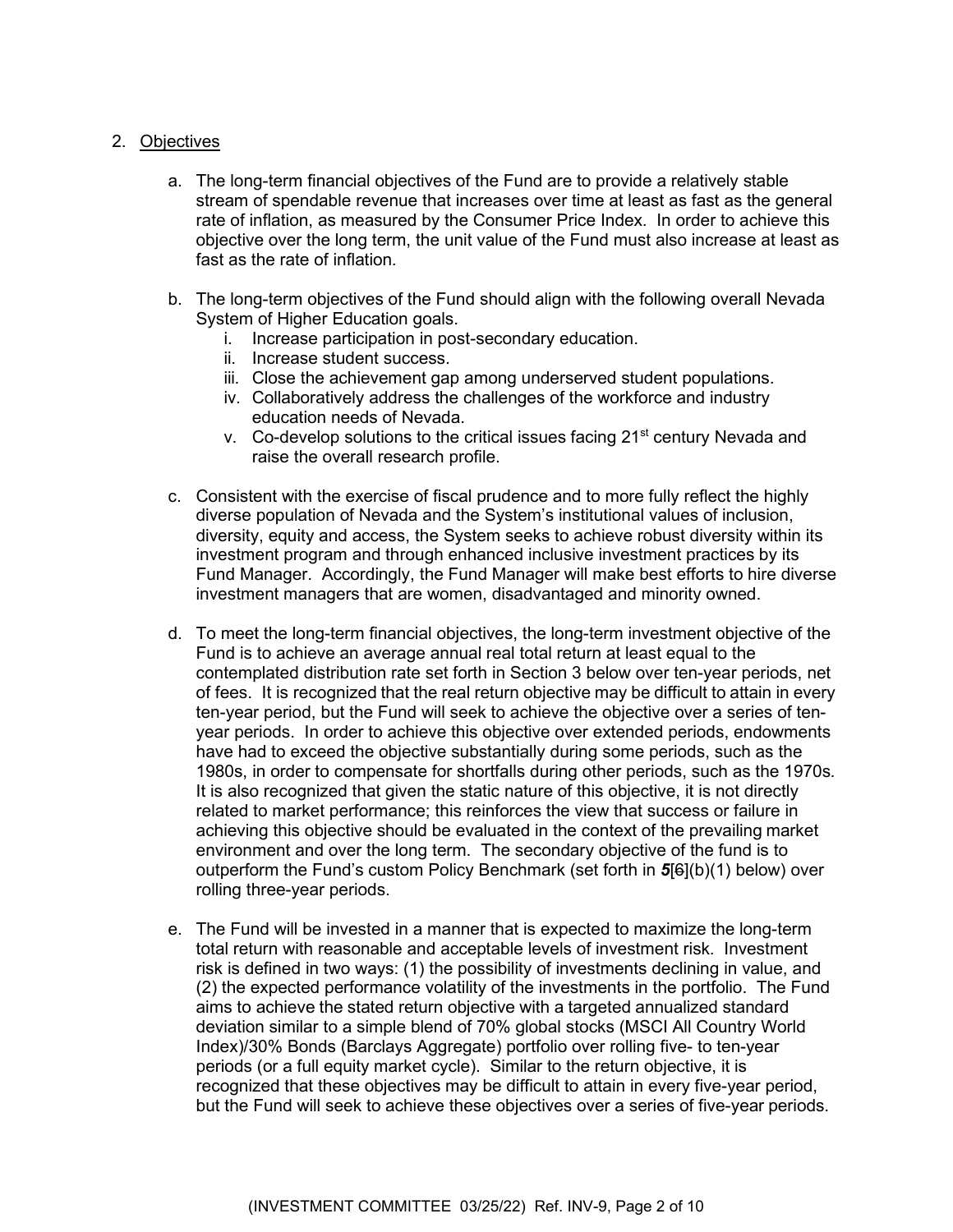#### 3. Endowment Distribution Policy

- a. The distribution policy represents the guidelines and administration of the annual amount of funds which can be withdrawn from the fund and made available for distribution each year. The Regents are responsible for review of the distribution policy and approval of the distribution rate.
- b. Total cumulative distributions from the Endowment Fund in each fiscal year shall not exceed 4.5 percent, subject to the restrictions herein, of the average market value for the 20 quarters ending December 31 immediately preceding such fiscal year. For example, distributions for Fiscal Year 2016-17 will be based on the fund's average ending quarterly market values for the 20 consecutive quarters ended December 31, 2015*.*
	- i. Within the 4.5 percent distribution rate, up to 4.25 percent may be distributed for spending, and institutions with a management fee agreement may distribute a management fee of up to 1.5 percent.
	- ii. Subject to Board of Regents' approval of an institution's request, an annual management fee of up to 1.5 percent of the institution's portion of the NSHE endowment pool, subject to the restrictions in Subsection i above, and calculated and distributed in the same manner as the spending, will be transmitted to that institution in consideration of additional foundation management, stewardship and development activities. Any transfer of such funds directly to the foundation for such activities is subject to the institution having an operating agreement in place between the institution and the foundation providing for adequate accounting and oversight of such funds consistent with Board of Regents' requirements specified in Title 4, Chapter 10, Section 10. After the management fee has been approved by the Board of Regents, the management fee may only be suspended or revoked by the Board of Regents:
		- 1) due to a material breach of the operating agreement,
		- 2) upon the declaration of a financial exigency by the Board of Regents, or
		- 3) without cause and effective June 30 upon written notice to the institution no later than March 1 of the preceding year.
	- iii. Institutions will report annually the distribution allocation to the Chief Financial Officer.
- c. No withdrawals from the Endowment Fund other than to fund distribution to campuses noted above and the System management fee noted in 3(f) below are permitted without the prior approval of the Regents.
- d. Any withdrawal will be approved by the Chancellor, Chief Financial Officer or designee who will also specify the operating checking or money market accounts for receipt of such withdrawal. The Fund Manager will determine the source of these funds.
- e. The spending policy shall be administered by the Chancellor, Chief Financial Officer or designee in accordance with the Uniform Prudent Management of Institutional Funds Act, adopted by the Regents in accordance with the authority granted to them by *Nevada Revised Statutes (NRS)* 396.380 and NRS 396.420 to control and invest the System's funds.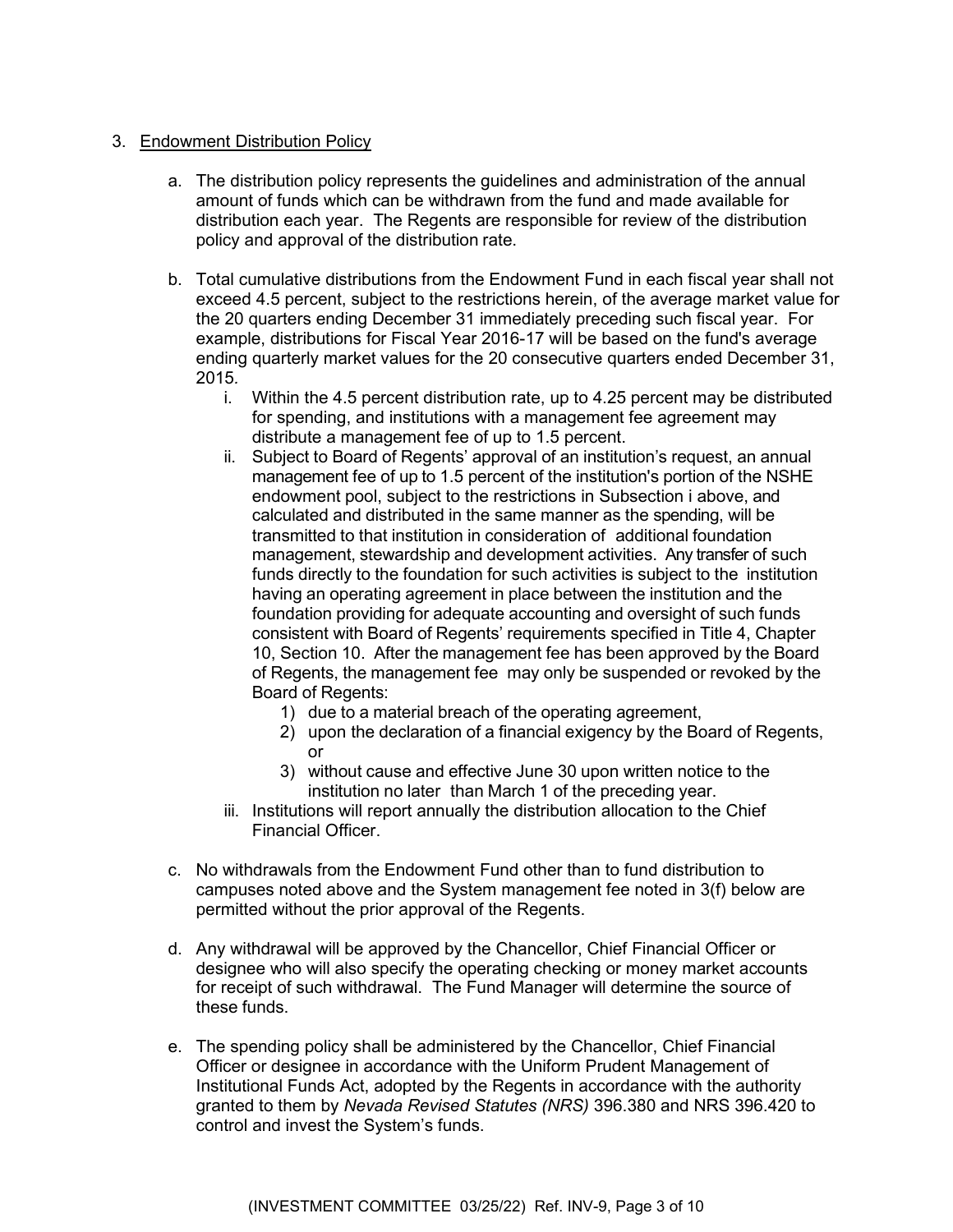f. A .125 percent management fee will be imposed on the endowment pool for Board and System Administration expenses beginning July 1, 2001.

#### 4. Fund Composition and Asset Allocation

a. The Fund will be managed according to Long-Term Policy asset allocation targets and ranges outlined as follows:

|        |           |                      | Policy Range [For |
|--------|-----------|----------------------|-------------------|
| G A    | [Russell] | <b>Assets Policy</b> | Each OCIO]        |
| Target | Target]   | <b>Target</b>        |                   |
| 62%    | [61%]     | $[61.5\%]$           | 50%-70%           |
| 18%    | [12%]     | $[15.0\%]$           | 5%-25%            |
| 10%    | [12%]     | [11%]                | 5%-20%            |
| 10%    | [15%]     | $[12.5\%]$           | 5%-25%            |
|        |           |                      | [Blended Total    |

Due to the nature of the Investment Assets in which *the Fund Manager* [C\A & Russell Investments] invest*s* the client portfolio, from time to time, it may be necessary for the portfolio to temporarily exceed or fall below the exposures set forth within the Policy Ranges/Investment Guidelines to facilitate efficient movement between paired transactions of Investment Assets. Such temporary deviations shall not constitute a breach of the Policy Ranges/Investment Guidelines provided that the exposure deviations are rectified within one business day.

- b. Roles of Investments
	- i. The purpose of Growth Assets (e.g. domestic stocks, foreign stocks, equity hedge funds, private equity, venture capital and growth-oriented debt) is to provide a stream of current income and appreciation of principal that more than offsets inflation. It is recognized that pursuit of this objective could entail the assumption of significant variability in price and returns. Return premiums may exist for investors who accept the illiquid and inefficient characteristics of the private equity market. For private investments, the performance objective is to achieve an internal rate of return over the life of the investment that is commensurate with public equity benchmarks plus a premium for illiquidity and risk.
	- ii. The Diversifiers allocation (e.g. absolute return hedge funds, liquid alternatives, emerging markets debt and private diversifiers) is intended to provide equity-like returns with low equity correlation and lower levels of risk than Growth Assets. The investments are intended to help moderate the volatility of the Fund in order to provide additional year-to-year stability in Fund values.
	- iii. The purpose of the Real Assets allocation (e.g. public and private investments in hard assets such as real estate, oil and gas, natural resources equities, and commodities) is to provide potential portfolio protection against the risk of unanticipated severe inflation, thus preserving the real value of the portfolio over the long term.
	- iv. The Fixed Income allocation (e.g. domestic and foreign bonds and cash) is intended to: (1) provide some asset appreciation in periods of declining interest rates (especially in periods of significant equity price deflation) and (2) provide ready liquidity.
- c. Tactical asset allocation decisions will be made from time to time by the Fund Manager within the parameters of this Investment Policy Statement. In addition, the Fund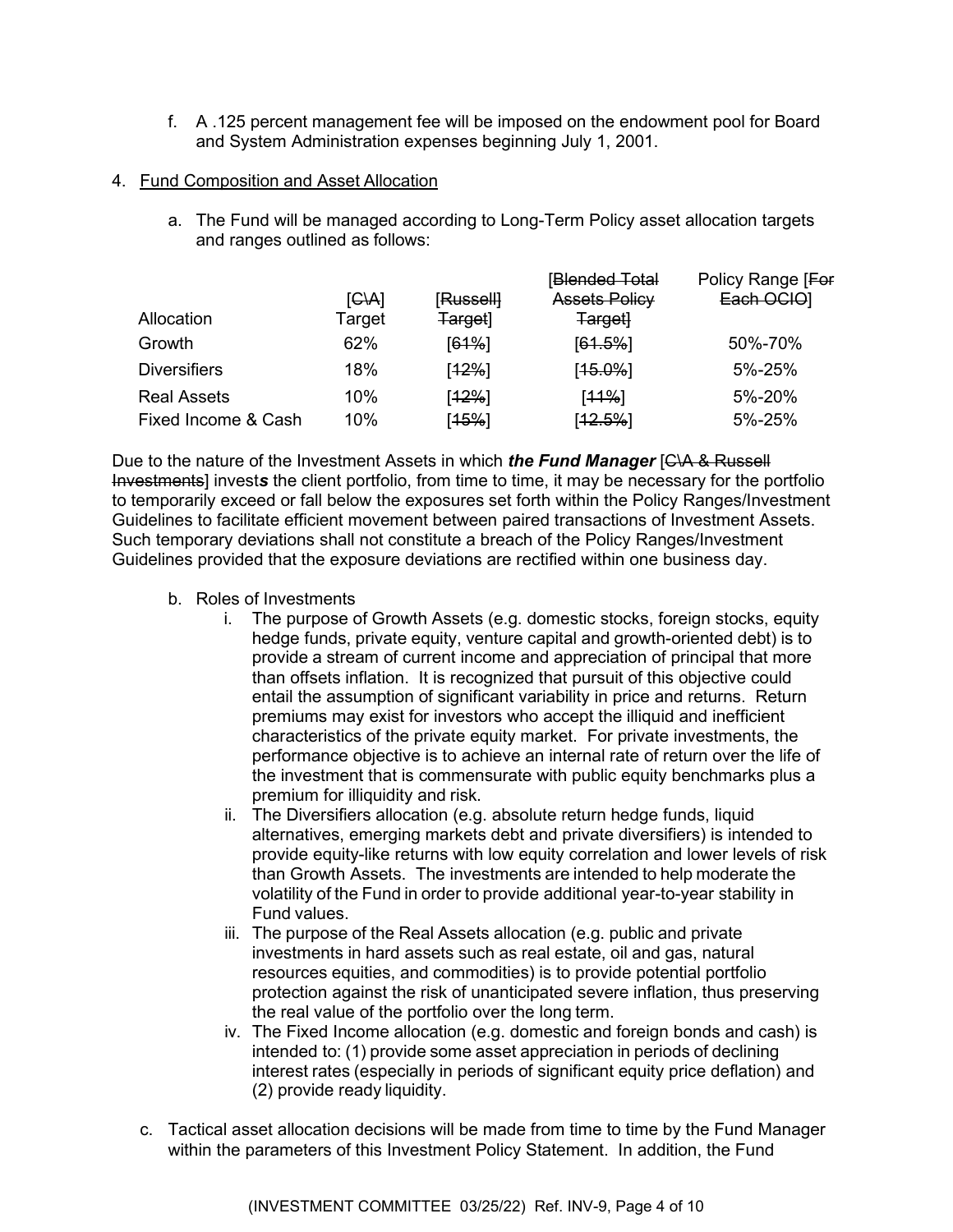Manager may invest in opportunistic strategies that are generally shorter-term, tactical investments and can be allocated across the portfolio.

d. Rebalancing decisions will be made by the Fund Manager as part of ongoing monitoring of the Fund's actual asset allocation relative to the targets and ranges described in 4(a) above. For the purpose of gauging compliance with asset allocation policy ranges,  $[50]$ percent of] Legacy Assets shall be attributed to *the* [each] Fund Manager's portfolio. Rebalancing the actual allocation of the Fund to policy targets is useful for maintaining the risk profile adopted by the Committee. Contributions to and withdrawals from the Fund shall be allocated and managed in the discretion of the Fund Manager. In managing contributions to and withdrawals from the Fund, the Fund Manager will seek to adhere to the asset allocation policy and guidelines. In the event of cash contributions exceeding 10 percent of the Fund's total asset size, the Fund Manager will have six months to bring the Fund into compliance with asset allocation policy and guideline. In the event that the Fund otherwise falls outside of the ranges described in 4(a) above, the Fund Manager will communicate this breach to the Investment Committee and have a reasonable period of time to bring the Fund back into compliance with the applicable guidelines*.*

#### 5. Benchmarking

- a. The results of the Fund will be compared with the following benchmarks, to be evaluated over varying time horizons:
	- i. Policy Benchmark rolling three-year periods
	- ii. Simple Benchmark (Risk Equivalent) rolling five- to ten-year periods (full equity market cycle)
	- iii. Long-Term Financial Objective rolling ten-year periods
- b. Benchmark definitions:
	- i. The Policy Benchmark represents a passive investment in the Long-Term Policy Target allocation described previously. The table below defines the asset class indices which are weighted by the Long-Term Target allocations at the beginning of each month. The Total Assets Policy Benchmark shall be computed as an asset-weighted blend of the respective Fund Manager Benchmarks listed below: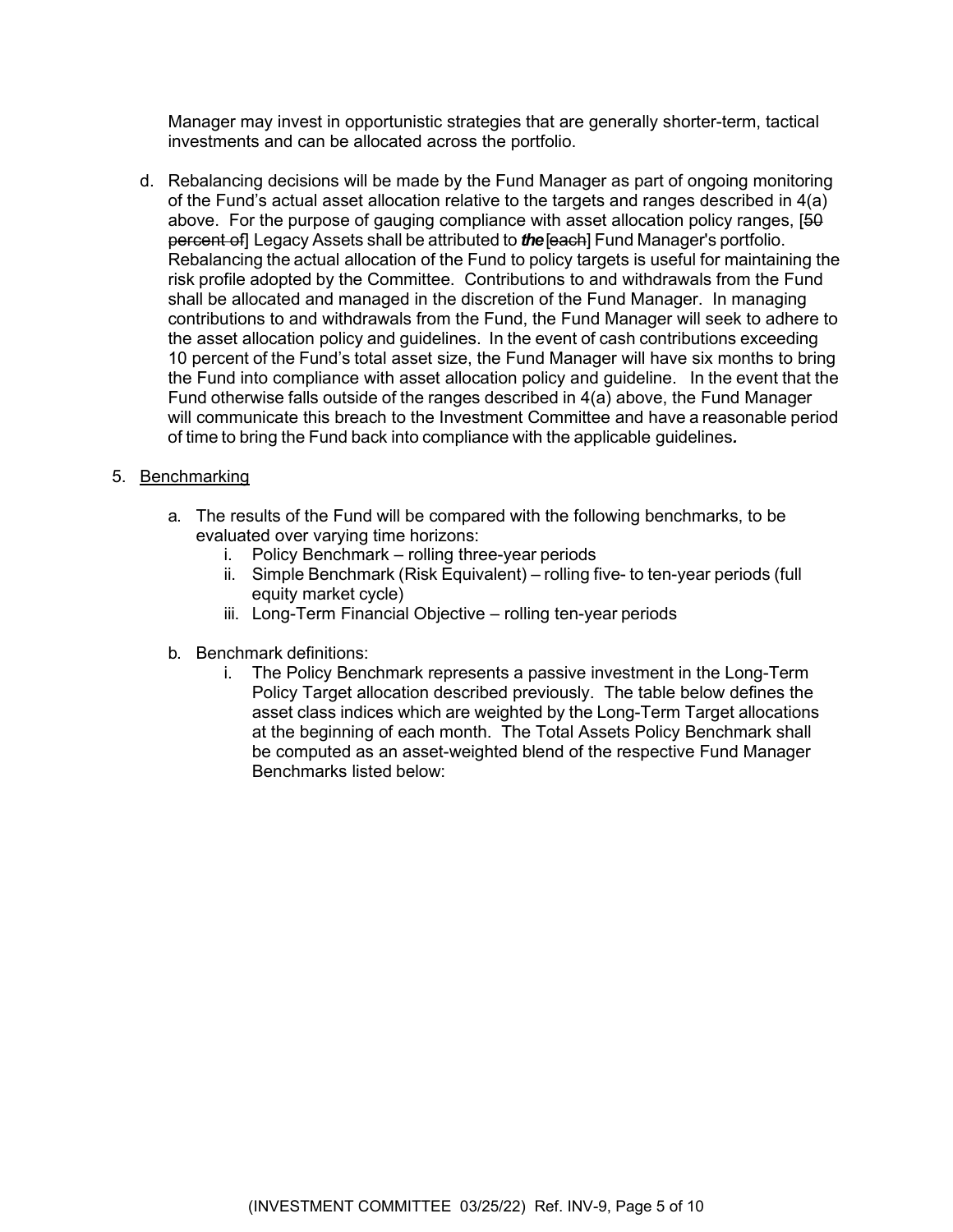| Allocation          | [ <del>CIA</del> ] Benchmark                                                                                                                                                                                                                                                                                                                           | lRussell Benchmark`                                                                                                                                                                                                                                                                            |
|---------------------|--------------------------------------------------------------------------------------------------------------------------------------------------------------------------------------------------------------------------------------------------------------------------------------------------------------------------------------------------------|------------------------------------------------------------------------------------------------------------------------------------------------------------------------------------------------------------------------------------------------------------------------------------------------|
| Growth              | MSCI All Country World Index (net)[*]                                                                                                                                                                                                                                                                                                                  | <b>[MSCI All Country World Index</b><br>$(net)^*$                                                                                                                                                                                                                                              |
| <b>Diversifiers</b> | 0.3 beta-adjusted MSCI ACWI (net)[*]                                                                                                                                                                                                                                                                                                                   | 0.3 beta-adjusted MSCI ACWI<br>$(net)^*$                                                                                                                                                                                                                                                       |
| <b>Real Assets</b>  | Public Real Assets: One-third mix of:<br><b>S&amp;P Global Natural</b><br>Resources Index/FTSE<br><b>EPRA-NAREIT Developed</b><br><b>RE Index/MSCI World Core</b><br>Infrastructure Index<br><b>Private Real Estate FTSE</b><br><b>EPRA-NAREIT Developed</b><br><b>RE</b> Index<br>Private Natural Resources:<br>S&P Global Natural<br>Resources Index | [Public Real Assets: One-third mix<br>of: Bloomberg Commodity Index<br><b>Total Return/FTSE EPRA</b><br>NAREIT Developed RE Index/<br><b>S&amp;P Global Infrastructure Index</b><br><b>Private Real Assets: NCREIF</b><br><b>Fund Index Open-End Diversified</b><br><b>Core Equity Index</b> ] |
| <b>Fixed Income</b> | Bloomberg [Barclays] Aggregate                                                                                                                                                                                                                                                                                                                         | [Bloomberg Barclays Aggregate]                                                                                                                                                                                                                                                                 |
| Cash                | 90-day T-Bills                                                                                                                                                                                                                                                                                                                                         | [ <del>90-day T-Bills</del> ]                                                                                                                                                                                                                                                                  |

[\*For the portion of the portfolio that is allocated to illiquid Private Investments, each investment will be self-benchmarked for the first 5 years of its life. This is to address the "Jcurve" inherent in private investments. After each investment's fifth year of life, it will be retroactively benchmarked to the relevant public market index to reflect any value that has been added over this timeframe.]

- ii. The Simple (Risk Equivalent) Benchmark shall be a weighted blend of 70% MSCI All Country World Index/30% Bloomberg Barclays Aggregate Bond Index
- iii. The Long-Term Objective is a static benchmark reflecting the System's long-term performance objective of total portfolio returns exceeding the sum of its distribution policy and inflation, as defined in Section 1 ("Objectives") above. Given that this static benchmark is not directly related to market performance, success or failure in achieving this goal should be evaluated in the context of the prevailing market environment over rolling ten-year periods.

### 6. Monitoring of Objectives and Results

- a. The Fund will be monitored for consistency in each manager's investment philosophy, return relative to objectives, and investment risk. The Fund Manager will provide reports to the System as are necessary including statements detailing all activity in the accounts and quarterly performance reports. Not less than **semiannually** [quarterly], the Fund Manager will provide to the System and the Committee Chair a written summary of overall portfolio performance and review of asset allocation in relation to the investment objectives.
- b. All objectives and policies are in effect until modified by the Committee, who will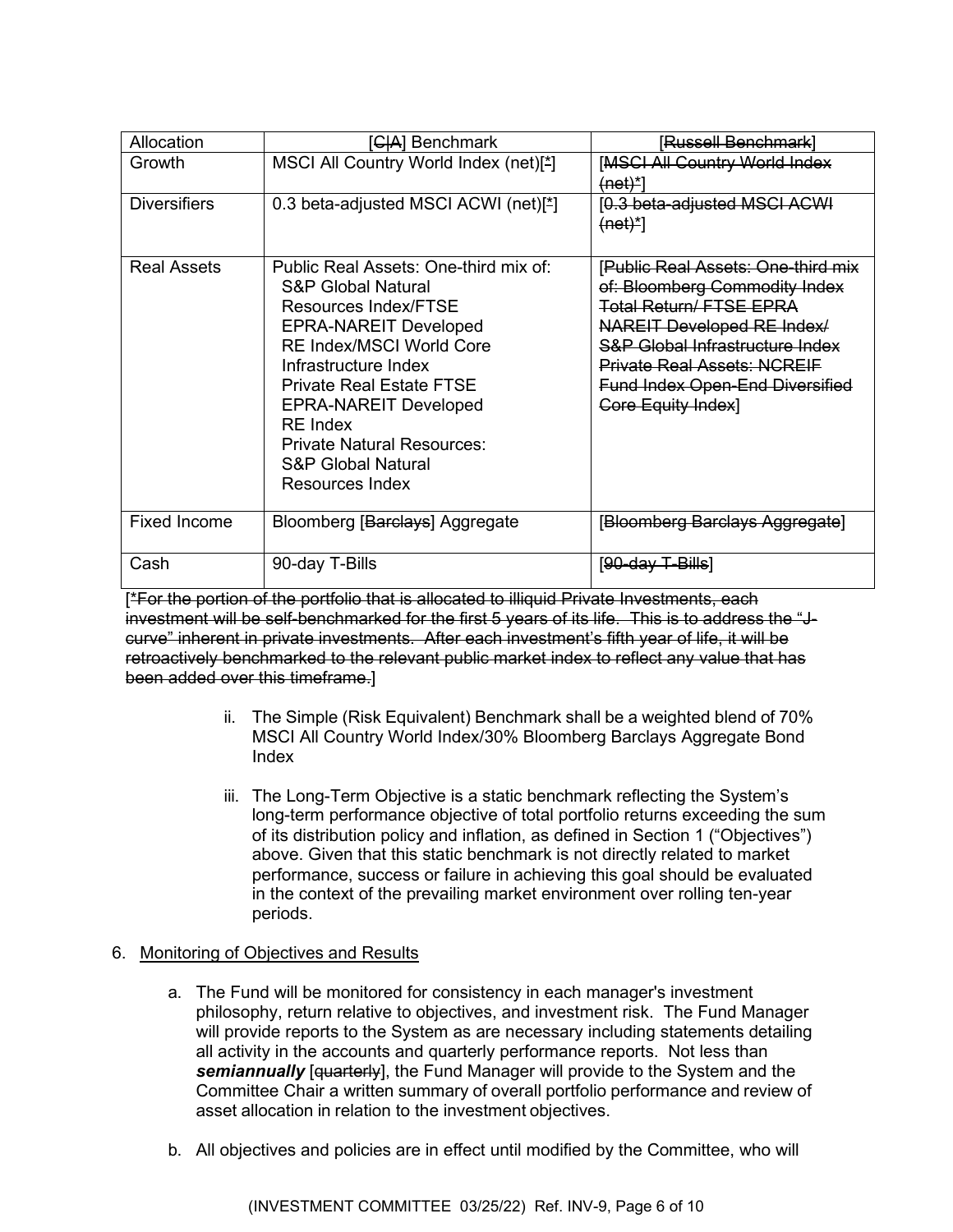review these at least annually.

- c. If at any time the Fund Manager believes that any policy guideline inhibits investment performance, it is the Fund Manager's responsibility to clearly communicate this view to the Committee.
- d. Effective December 1, 2016, the Fund Manager[s] *was*[have been] granted full discretion to manage the Fund. Subsequent to the approval of these Guidelines of Investment Policies and Objective, there **was** [will be] an implementation window of approximately four months to allow for the portfolio to transition from the preexisting legacy investments into the Fund Manager-managed portfolio. For purposes of assessing Fund Manager performance, the System agrees that the official Fund Manager track record will begin April 1, 2017, after which the Fund Manager *was* [will be] responsible for the Fund's performance relative to the previously stated return and risk objectives.

#### 7. Investment Restrictions

- a. Liquidity.
	- i. The Fund Manager[s] will opportunistically commit capital to illiquid private investment ("PI") strategies with the long-term target exposures in the table below, which will be built gradually over time given the nature of private investments. Private Investment structures may include fund interests acquired on a primary or secondary basis.

| Long Term Targets:                                 | [GH] | [Russell]            | iBlended<br>Total<br>Assets<br>Long-Term Target |
|----------------------------------------------------|------|----------------------|-------------------------------------------------|
| <b>Private Growth</b>                              | 17%  | [10%]                | [ <del>13.5%</del> ]                            |
| <b>Private Diversifiers</b>                        | 5%   | [0%]                 | [2.5%]                                          |
| <b>Private Real Assets</b>                         | 8%   | [5%]                 | [6.5%]                                          |
| Total Private Investments                          | 30%  | [45%]                | [22.5%]                                         |
| <b>Illiquidity Constraints:</b>                    |      |                      |                                                 |
| Total PI net asset value                           | 39%  | [ <del>19.5%</del> ] |                                                 |
| Total PI net asset value +<br>unfunded commitments | 54%  | [ <del>27%</del> ]   |                                                 |

ii. *The* [Each] Fund Manager shall refrain from making new Private Investment commitments (1) while the Total Private Investment net asset value is greater than 1.3-times its [respective] long-term target or (2) while the Total Private Investment net asset value plus unfunded commitments is greater 1.8- times its [respective] long-term target, both as detailed in the table above. For the purpose of gauging compliance with each of these liquidity constraints, [50 percent of] Legacy Assets shall be attributed to *the* [each] Fund Manager's portfolio.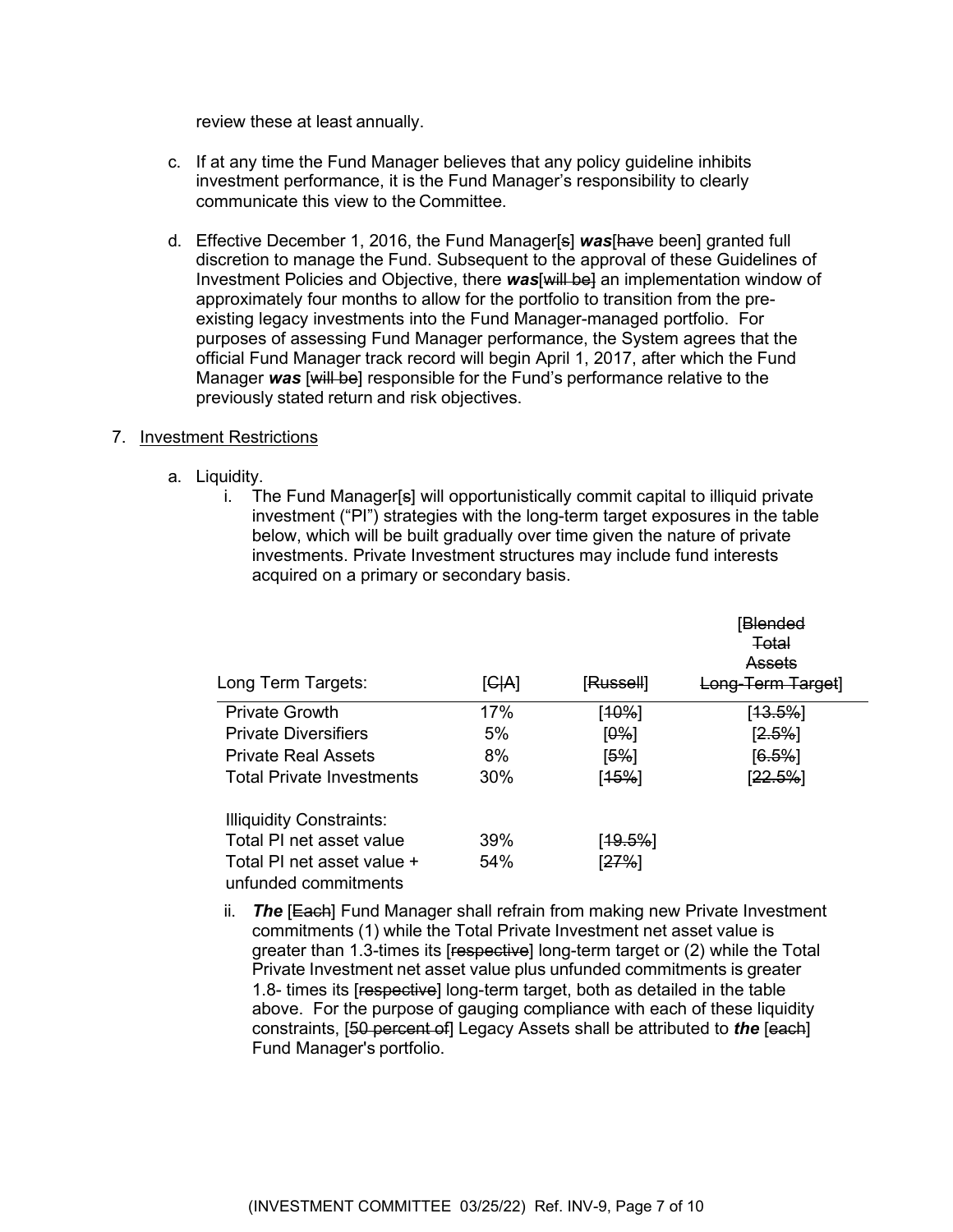- iii. The illiquidity constraint defined above is meant to reflect the Committee's maximum tolerance for illiquidity but does not imply the intent to reach this limit. The guideline is meant to acknowledge the reality that private investment exposure could increase meaningfully beyond the target exposures in the event of severe market stress.
- iv. Given the illiquid, long-term nature of Private Investment funds, *the* [each] Fund Manager shall preview any planned Private Investment commitments with the System pursuant to a "negative consent" protocol, as follows:
	- 1. The Fund Manager shall send details of and rationale for the planned commitment to the NSHE Finance Department by email;
	- 2. The Finance Department shall have one week to raise questions, request a conference call to discuss the planned commitment, or instruct that a decision shall be deferred until the next regularly scheduled Committee meeting;
	- 3. Absent any questions or concerns raised by the Finance Department within one week of the proposal, the Fund Manager is authorized to move forward with the commitment.
- b. Concentration
	- i. Fund Concentration
		- 1. No single actively managed investment will be larger than 10% of [each Fund Manager's] assets.
		- 2. No single passively managed investment will be larger than 20% of [each Fund Manager's] assets.
	- ii. Firm Concentration
		- 1. Exposure to one external investment management firm will be limited to 15% of [each Fund Manager's] assets.
		- 2. In circumstances where an external firm manages assets for the Fund on a solely passive basis, exposure to that firm will be limited to 25% of [each Fund Manager's] assets.
	- iii. It is recognized that significant changes in investment market values could cause the portfolio to be positioned outside of these liquidity and concentration parameters. If this occurs, the Fund Manager will communicate this breach to the Investment Committee and will take action to reposition the portfolio consistent with these parameters as soon as reasonably practicable.
	- iv. For the purpose of gauging compliance with these concentration limits, [50 percent of] Legacy Assets shall be attributed to each Fund Manager's portfolio.
- c. Derivatives
	- i. It is understood that certain investment managers in the Fund, chiefly those generally categorized as "Marketable Alternatives," may use derivatives and leverage as part of their investment strategies. Managers using derivatives and/or leverage should have in place systems to analyze and monitor liquidity and counter party credit risk in order to minimize the risks associated with the use of derivatives.
	- ii. The Fund Manager may use derivatives in the Fund to hedge investment risks or to replicate investment positions in a more efficient manner or at a lower cost than would otherwise be possible in the cash markets. Selling of uncovered options is prohibited.
- d. UBTI Sensitivity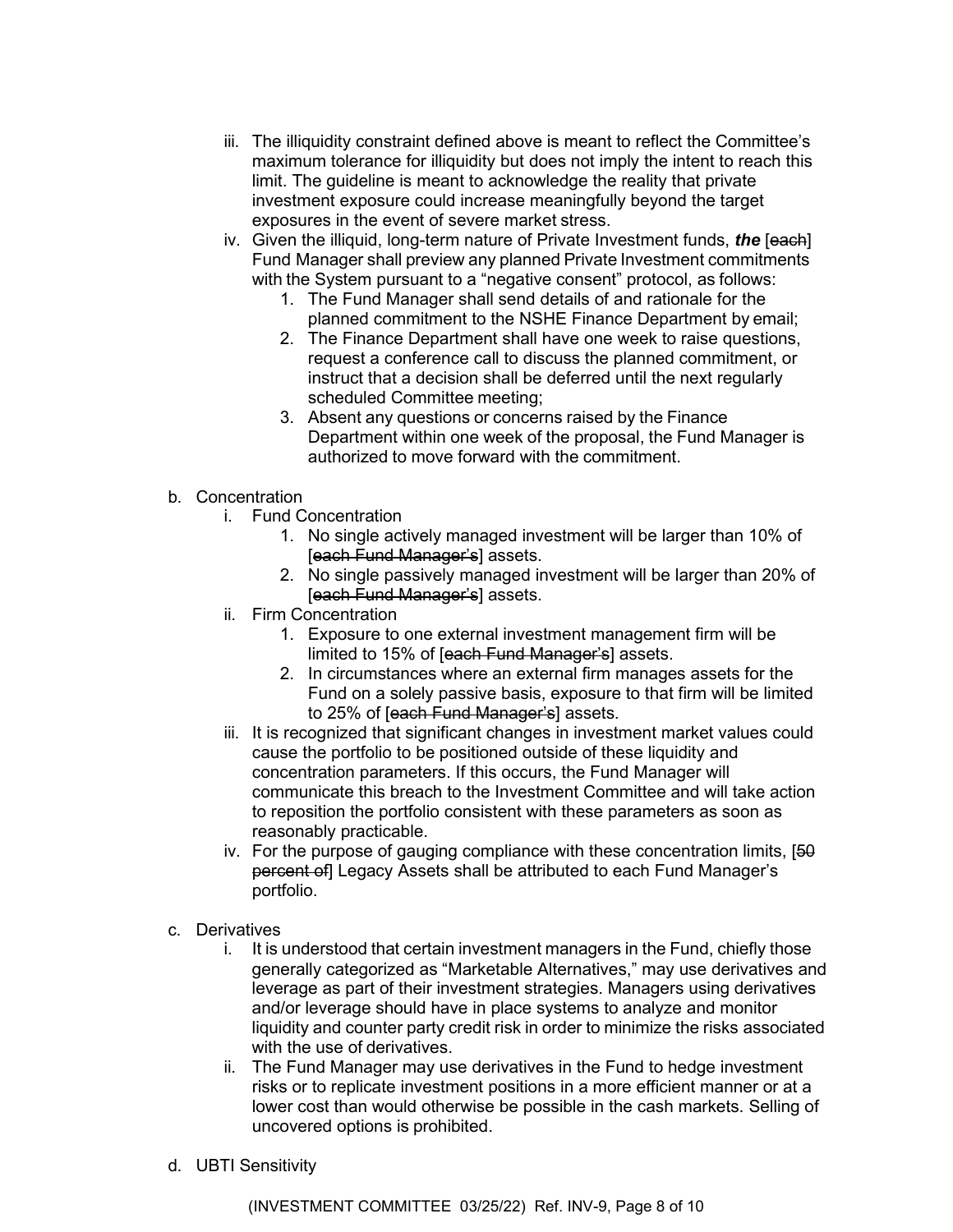- i. The System understands that its share of any income from the Fund (and possibly the gain on the sale of all or a portion of its interest in the Fund) may constitute unrelated business taxable income ("UBTI"), as defined in the U.S. Internal Revenue Code. UBTI generally is subject to taxation at rates applicable to taxable investors.
- ii. The Fund Manager will use reasonable efforts to limit the amount of UBTI derived from investments of the Fund. However, the Fund Manager will not be prohibited from causing the Fund to make investments that generate UBTI, and the Fund likely will make such investments if the Fund Manager believes that the overall potential after-tax returns from such investments justify any potential UBTI costs attributable to such investments. The System understands and agrees that the realization of UBTI may result in additional administrative costs, including tax and accounting advice required for making the required state and federal tax filings. The System understands that since the characterization of income of the Fund derived from underlying funds as UBTI depends in part on the nature of the underlying investments made by underlying funds, the Fund will be limited in its ability to avoid UBTI.

## 8. Roles and Responsibilities

- a. The Board of Regents has delegated overall oversight of the Fund to the Committee. In addition, the Board has delegated certain responsibilities for the day-to-day management of the investment program to the Fund Manager and to the Finance Department.
- b. Effective and cohesive relationships between the Board of Regents, the Committee, the Finance Department and the Fund Manager are important to fulfilling the purposes of this Policy and the Fund. The major duties and responsibilities of the parties as determined by the Board are summarized as follows:

Fund Manager

- Develop and recommend policies, guidelines and benchmarks to Investment Committee for approval.
- Review at least annually these Guidelines of Investment Policies and Objectives to ensure its appropriateness in the context of macroeconomic and market environments and the System's and the Fund's financial situation.
- Implement the policy asset allocation within specified ranges approved by the Investment Committee.
- Select and terminate investment managers in accordance with these Guidelines.
- Determine the amount of assets delegated to each investment manager.
- Monitor and report to the Committee Chair and System Staff the performance of each manager, each asset class, and the total portfolio on at least a semiannual [quarterly] basis.
- Communicate to the Investment Committee and System Staff any significant portfolio issues that might arise.
- Administer the Fund's day-to-day investment activities including the movement of funds within the Fund as well as inflows and outflows.
- Prepare all manager documentation for execution. Track and monitor the flow of such paperwork.